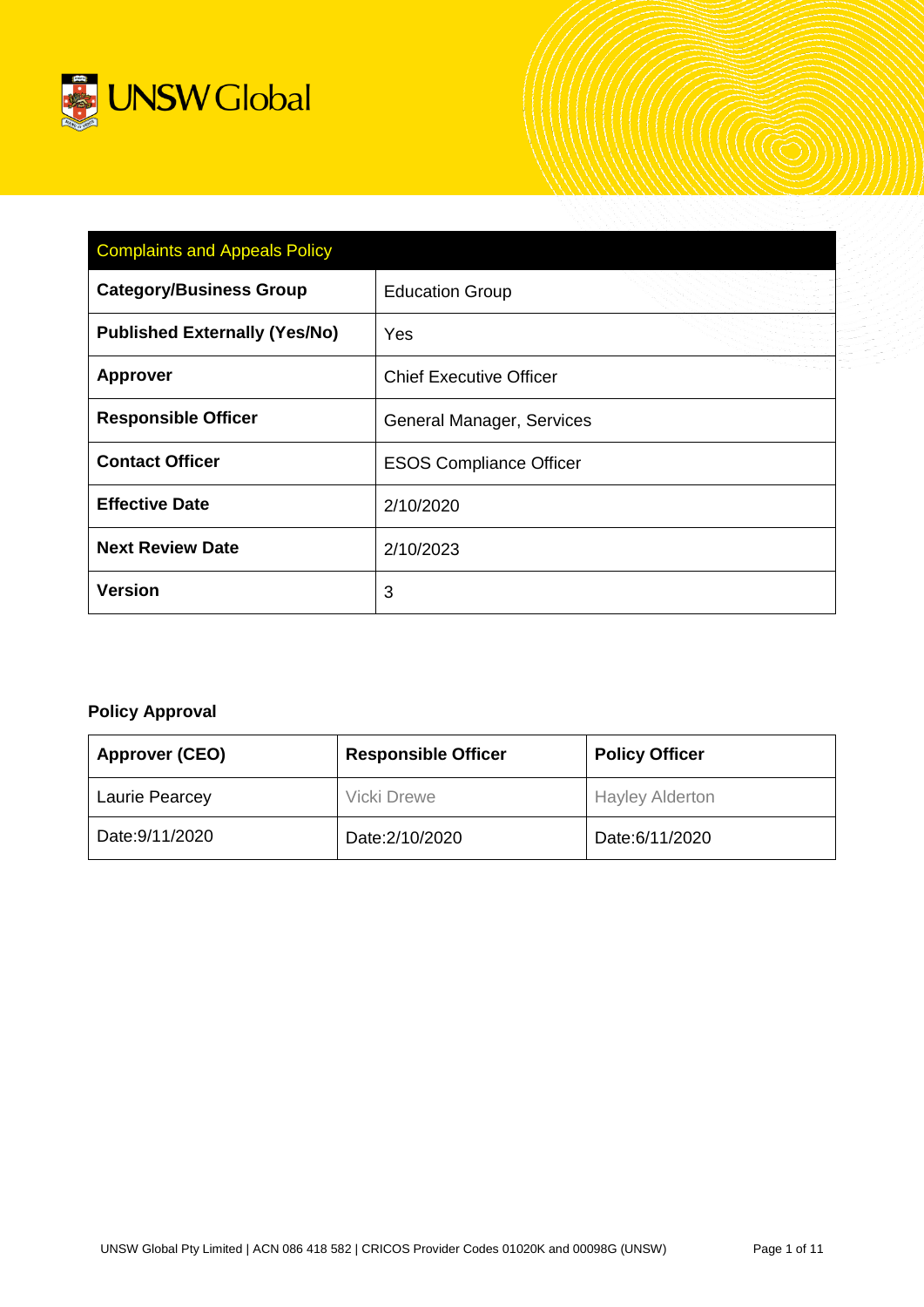

### **1 Background**

UNSW Global is committed to delivering a high standard of education and training services to all of its students. One way that UNSW Global fulfils this commitment is by ensuring that all students (both domestic and international) have access to a robust and fair complaints and appeals process.

Additionally, UNSW Global has obligations under the *Education Services for Overseas Students Act 2000* (**ESOS Act**).

The ESOS Act regulates the delivery of education and training courses to overseas students who come to Australia to study on a student visa. One of the functions of the ESOS Act is to set up a National Code which provides standards for all registered providers including UNSW Global.

Standard 10 of the National Code requires UNSW Global to have complaints and appeals processes that are independent, easily and immediately accessible and inexpensive for the parties involved.

### **2 Purpose**

This policy explains how UNSW Global handles complaints and appeals made by UNSW Global students or applicants. It contains the process to be followed by the students or applicants if they wish to make a complaint or appeal a decision.

## **3 Scope**

Subject to the exclusions outlined in this section, this policy applies to:

- (a) UNSW Global, its employees and contractors;
- (b) all UNSW Global students who have accepted UNSW Global Conditions of Enrolment and paid the first instalment of their fees;
- (c) all applicants who formally applied to be enrolled at UNSW Global; and
- (d) any third party providing services on UNSW Global's behalf to UNSW Global students or applicants

This policy does not apply to:

- (a) UNSW Diploma students (please refer to UNSW's Complaint Management Policy framework)
- (b) Third Party Test Candidates (a Third Party Test Candidate who wishes to lodge a Complaint should refer to the Third Party Test Day Complaints Procedure).

## **4 Definitions**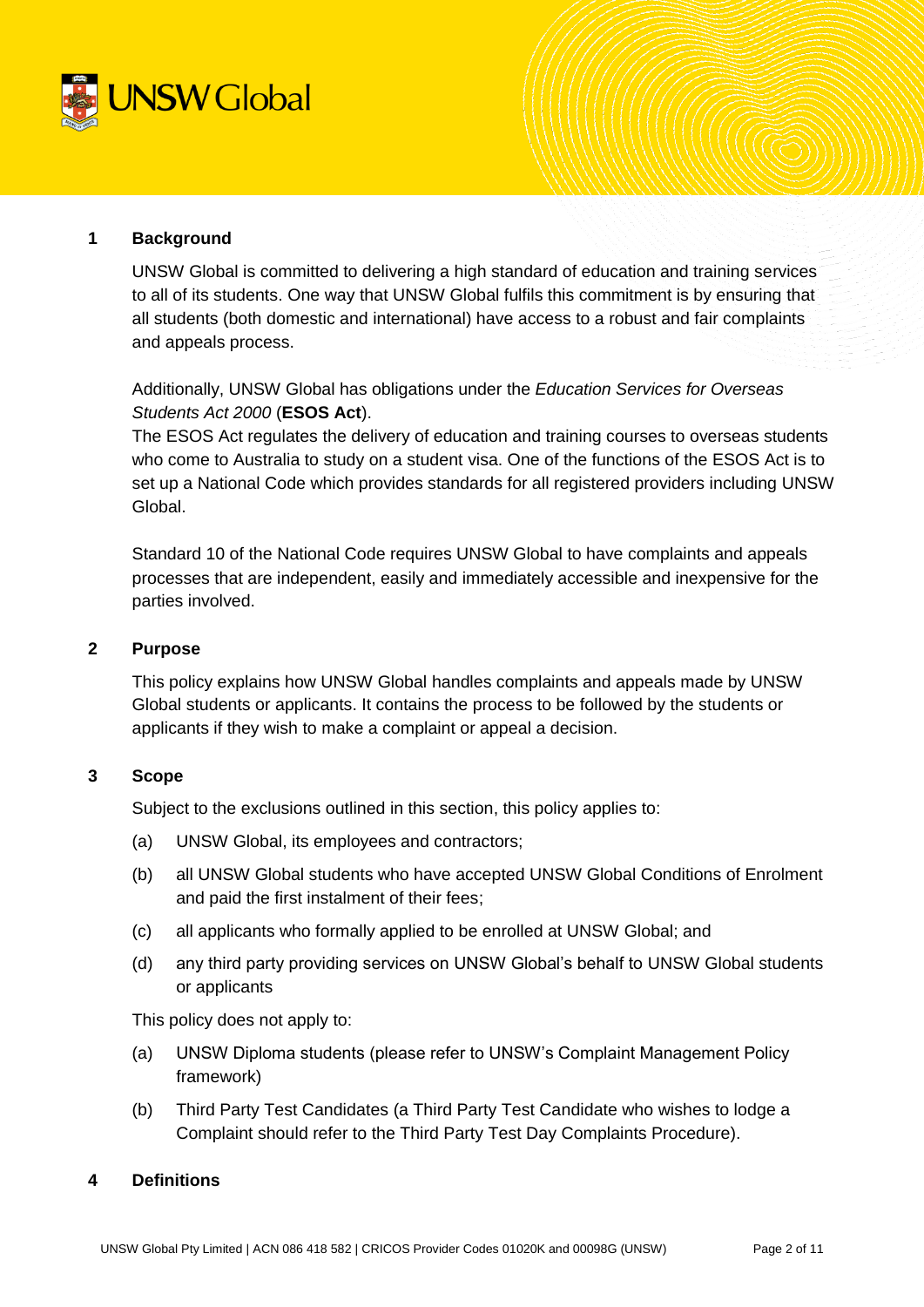

*Appeal* means a written appeal against a dec**i**sion made by UNSW Global lodged in accordance with this policy.

*Appellant* means a person specified in the scope of this policy who makes an appeal in accordance with this policy.

*Complaint* means an expression of dissatisfaction, described in section 6 below, and lodged in accordance with this policy.

*Complainant* means a person specified in the scope of this policy who makes a complaint in accordance with this policy.

*DHA* means the Department of Home Affairs.

*ESOS Act* means the *Education Services for Overseas Students Act 2000*.

*National Code* means the *National Code of Practice for Providers of Education and Training to Overseas Students* 2018 established under the ESOS Act.

*Third Party Test Candidate* means a person, whether or not they are a UNSW Global Student, who takes a language test, which is conducted by UNSW Global at a Test Centre on its premises on behalf of a third party organisation. Examples include:

- International English Language Testing System (**IELTS**), which is conducted by UNSW Global on behalf of IELTS Australia Pty Ltd;
- Test of English as a Foreign Language (**TOEFL**) which is conducted by UNSW Global on behalf of Educational Testing Services (**ETS**); or
- Occupational English Test (**OET**) which is conducted by UNSW Global on behalf of Cambridge Boxhill Language Assessment Trust (CBLA)

*UNSW Global Student* means a student who is enrolled with UNSW Global to study a program of studies which is delivered by UNSW Global (excluding Diploma students).

*Vexatious Complaint* means a complaint without merit, which intends to cause inconvenience, harassment or expense to UNSW Global.

## **5 Policy Statement**

UNSW Global is committed to complaint and appeal processes which help ensure that UNSW Global students have a fulfilling and rewarding learning experience.

## **5.1 UNSW Global's Commitment to Procedural Fairness**

The following principles apply to the complaint and appeal processes set out in this policy:

- (a) where possible and appropriate, Complaints are handled informally by the original decision maker, Customer Service or a Student Adviser;
- (b) all Complaints and Appeals are finalised within a reasonable timeframe, taking into consideration factors such as the length of the UNSW Global student's visa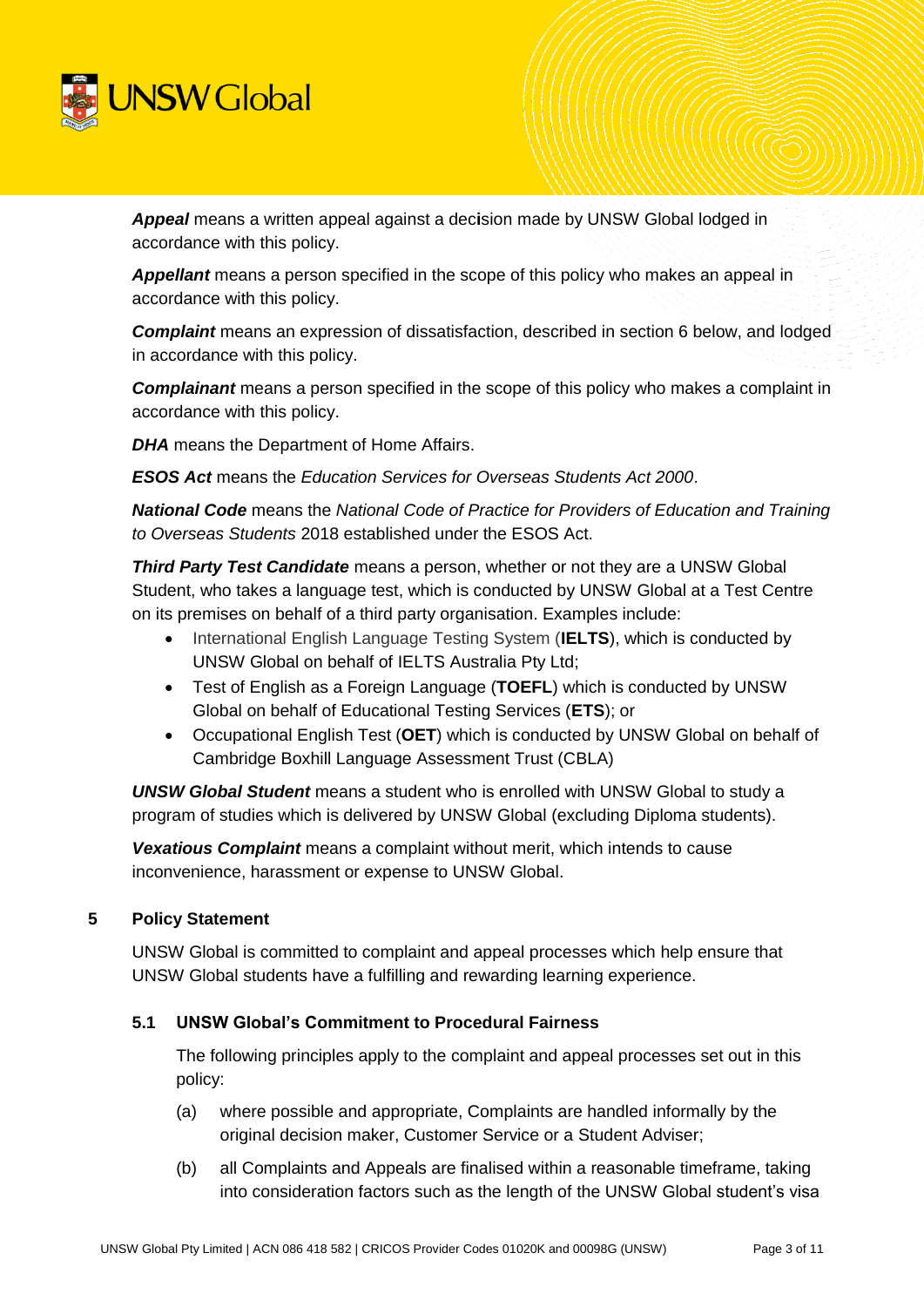

and the student's enrolment in future subjects and/or programs, where applicable;

- (c) the principles of procedural fairness and natural justice apply to all Complaints and Appeals;
- (d) where Complaints are about a person's behaviour, all parties involved in the Complaint or Appeal must maintain confidentiality about the complaint or appeal;
- (e) notes and documentation are kept at all stages of the Formal Review and Internal Appeal Process (Stages 2 and 3) including records of meetings, discussions and actions proposed or taken;
- (f) information and records about a Complaint are confidential and should only be disclosed to staff of UNSW Global or UNSW staff with direct involvement in the process to enable proper investigation of the matter. However, UNSW Global may disclose records about a Complaint to its legal advisers, insurers and, if necessary, to an external agency;
- (g) all Complainants who seek a Formal Review or an Internal Appeal under Stages 2 and 3, will be provided with a written statement of the outcome of their complaint or appeal, including the reasons for the decision; and
- (h) at any stage a Complainant may decide to withdraw a Complaint or an Appeal. Where the Stage 2: Formal Review Process or the Stage 3: Internal Appeal Process is underway, any withdrawal must be in writing (this may be by email). In most instances UNSW Global will then deem the Complaint or Appeal resolved.

## **5.2 Complainants' Rights Under This Policy**

All Complainants accessing the Complaints and Appeals processes set out in this policy can expect the following:

- (a) there is no direct cost to a Complainant for making a Complaint or requesting an Appeal;
- (b) Complainants will not suffer any reprisal as a result of lodging a Complaint or an Appeal;
- (c) Complainants may be accompanied by a support person during the Complaints and Appeals process;
- (d) a UNSW Global Student's enrolment will be maintained while the Complaint and Appeal process is ongoing; and
- (e) Complainants may choose to have their Complaint reviewed by an external complaint handling body (see section [7.4\)](#page-6-0).

## **5.3 Complainants' Obligations Under This Policy**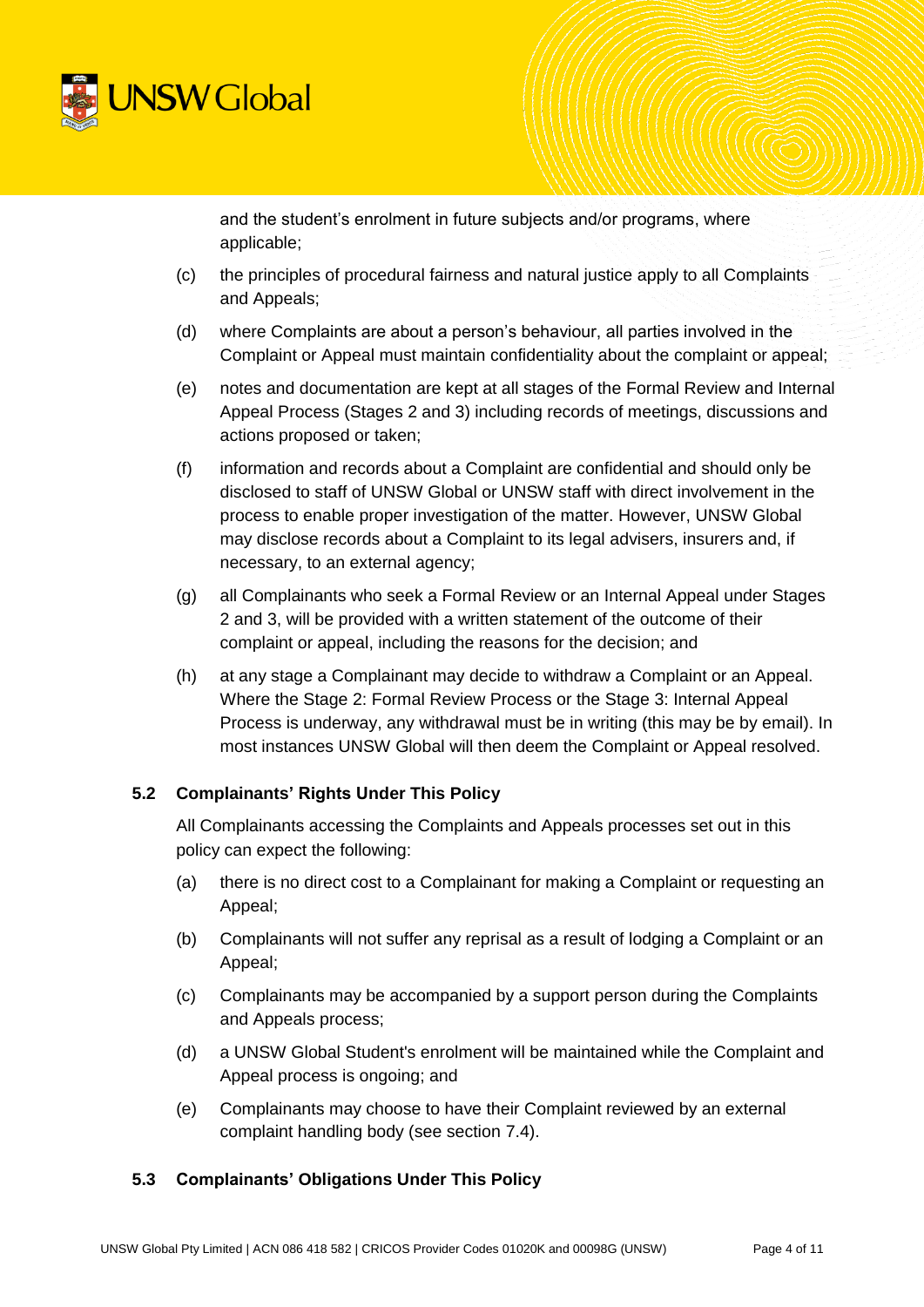

Similarly, Complainants who engage in the Complaints and Appeals process set out in this policy are expected to:

- (a) act in good faith;
- (b) avoid making Vexatious Complaints;
- (c) provide proper documentation where required;
- (d) meet timeframes stipulated under this policy; and
- (e) maintain confidentiality where a Complaint is about a person's behaviour (see section 6.2 below).

## **6 Types of Complaints**

There are three types of Complaints within the scope of this policy:

### **6.1 Complaints About Academic Decisions and Matters**

Students may make a Complaint about academic decisions and matters where any of the following apply:

- (a) the Complaint relates to a lack of procedural fairness or inconsistent application of UNSW Global policy or procedure; or
- (b) the UNSW Global Student does not consider the matter has been satisfactorily resolved under the relevant UNSW Global policy or procedure, for example, they are not happy with the outcome of their request for a remark, or the UNSW Global Student does not believe they should have received a letter indicating UNSW Global's intention to report the UNSW Global Student to the DIBP for unsatisfactory academic progress or attendance.

## **6.2 Complaints About a Person's Behaviour**

Complainants may make a Complaint relating to the behaviour of:

- (a) other UNSW Global Students of or applicants to UNSW Global;
- (b) academic staff (including contract staff and guest lecturers);
- (c) professional and technical staff (including casual and contract staff); and
- (d) people external to UNSW Global with whom UNSW Global Students interact as part of a program of studies.

Where UNSW Global considers that the behaviour complained about may amount to misconduct or serious misconduct, other agreements, laws and policies, such as the Student Misconduct Policy, will also apply.

## **6.3 Complaints About Administration or Process**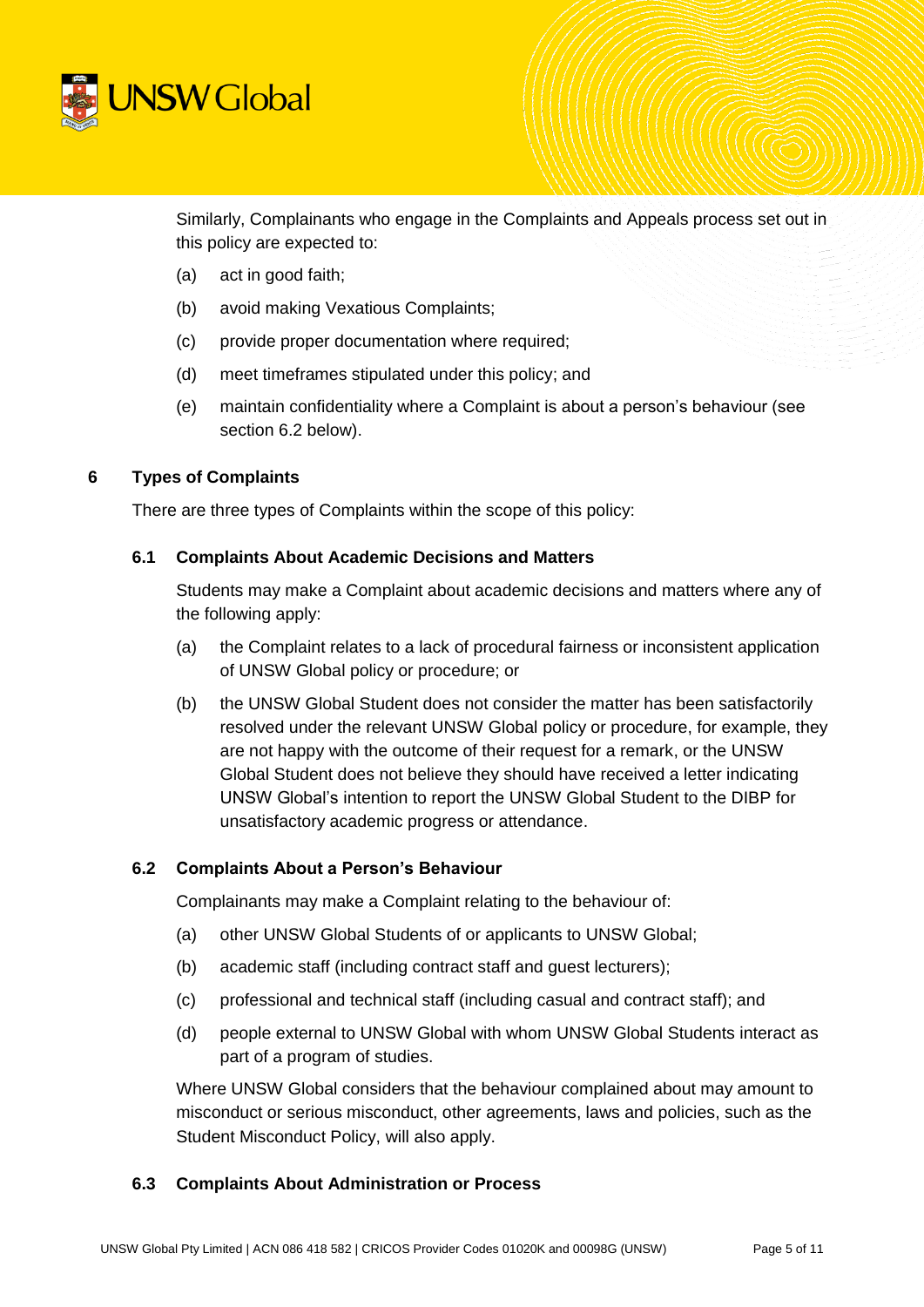

Complainants may make a Complaint relating to administrative issues or processes including Complaints about the inconsistent application of UNSW Global policy or procedure, denial of procedural fairness, failure to provide rights and incorrect advice leading to detriment. Examples include: any Complaints about administrative processes such as changes to enrolment, classes or program stream.

## **7 Complaints and Appeals Process**

In most circumstances Complaints from UNSW Global Students follow a four stage process:

### **7.1 Stage 1: Informal Complaint Process**

This approach is suitable for straightforward issues that are urgent but not serious, or administrative in nature. Complainants are encouraged to attempt to resolve their Complaint informally by getting in touch with the original decision maker, Customer Service or a Student Adviser.

Stage 1: Informal Complaints are not generally made in writing.

Examples of informal Complaints include:

- late return of assessment results
- disagreement over marks
- teacher quality feedback
- wrong information provided by staff
- wrong COE issued
- wrong attendance recorded
- customer service feedback
- class and timetabling changes
- facilities/Wi-Fi Complaints
- Complaints about homestay providers
- Complaints about airport pickups
- 

## **7.2 Stage 2: Formal Review Process**

To be used where the Stage 1: Informal Complaint Process does not resolve the Complaint or in the case of overseas UNSW Global Students, the UNSW Global Student has received a written notification from UNSW Global, such as a letter indicating an intention to report the UNSW Global Student to the DIBP.

Stage 2: Formal Reviews must be requested in writing.

Examples of Complaints that may be submitted to formal review:

- incorrect issuing of intention to report
- refusal to issue a release letter
- refusal to change stream
- all unresolved informal Complaints
- refusal of repeat request
- bullying and harassment
- decision to cancel enrolment
- refusal to issue a refund
- refusal to allow leave of absence

## **7.3 Stage 3: Internal Appeal Process**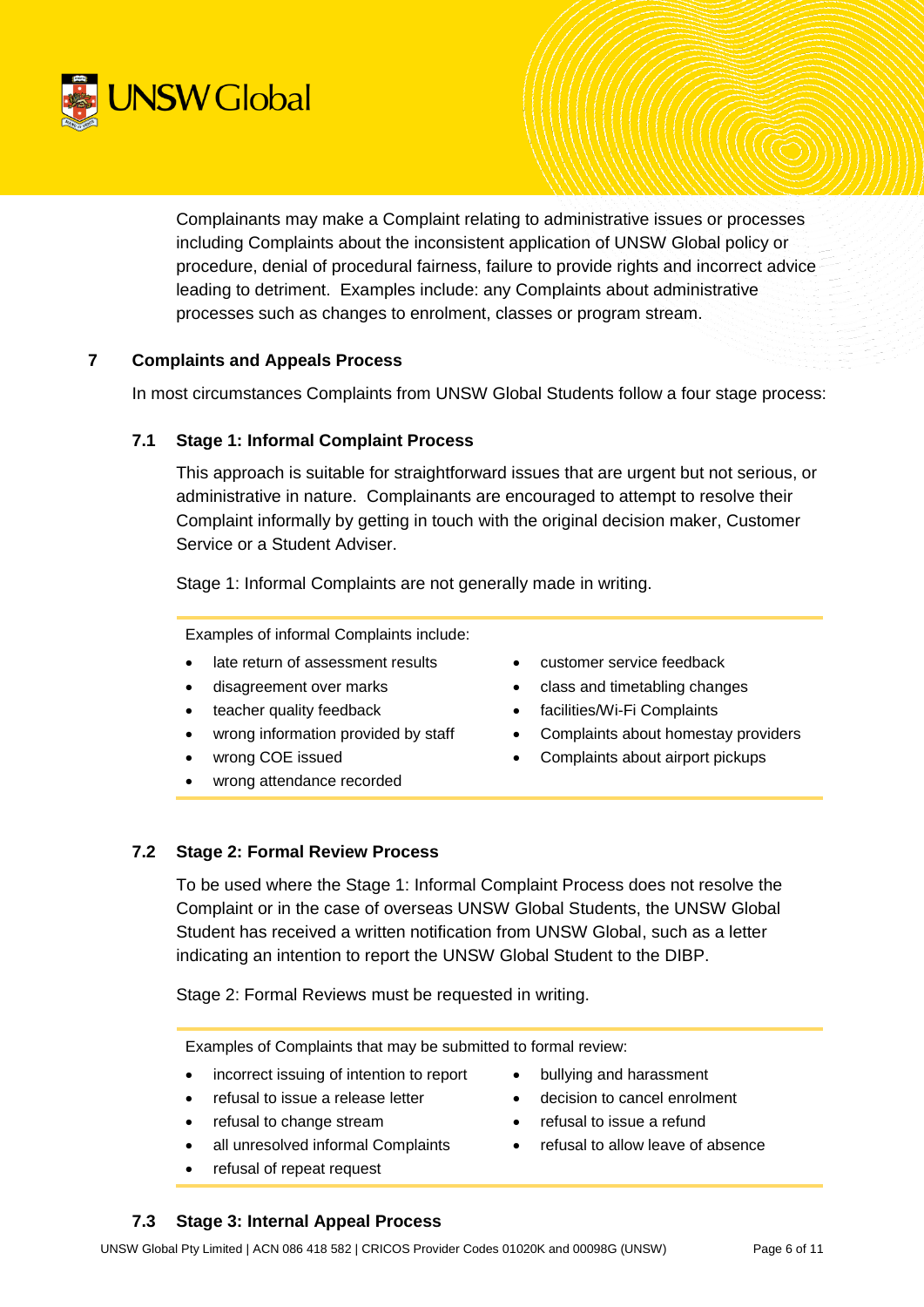

An Appellant may appeal a decision made in the Stage 2: Formal Review Process or any decision or outcome arising from student misconduct.

Appeals may be made on the grounds of lack of procedural fairness only. Procedural fairness, also known as natural justice, is a principle of law concerned with the procedures used by the decision maker, rather than the outcome reached.

There is no right to appeal the merits of the decision. In other words, an Appellant has no right of appeal simply because they do not agree with the decision.

Stage 3: Internal Appeals must be made in writing.

If the outcome of the Appeal (internal or external) is favourable to the Appellant, UNSW Global will implement any decision and/or corrective action required.

## <span id="page-6-0"></span>**7.4 Stage 4: External Appeal Process**

An Appellant may lodge and Appeal with the relevant external agency, a decision made in the Stage 3: Internal Appeal Process, or otherwise at any point during the internal Complaints and Appeals process. Appellants should be aware that external agencies may require them to have lodged a Complaint or Appeal with UNSW Global before they become involved.

Appellants should also be aware that there is more than one external body that deals with Complaints and Appeals from UNSW Global Appellants and they should take care to direct their Complaint or Appeal to the correct external body (see section [9](#page-8-0) below). Appellants should visit the websites of the external bodies or contact the external agency directly if they have any questions or require more information.

When an external Appeal is lodged by an overseas UNSW Global Student against the UNSW Global's decision to report the overseas UNSW Global Student for unsatisfactory course progress or attendance, UNSW Global will maintain the overseas UNSW Global Student's enrolment and not report the UNSW Global Student for unsatisfactory progress or attendance until the external Appeal process is complete.

## **8 How to Make a Complaint or Appeal**

If you need help or have questions about the Complaints and Appeals process, speak to a Student Adviser or Customer Service. You can make an appointment in person at the Student Services Centre or via email at [student.support@unswglobal.unsw.edu.au.](mailto:student.support@unswglobal.unsw.edu.au)

## **Stage 1: Informal Complaint Process**

You are encouraged to attempt to resolve issues that arise informally, by contacting either the original decision maker, Customer Service or a Student Adviser. This should be done as soon as possible after the issue arising.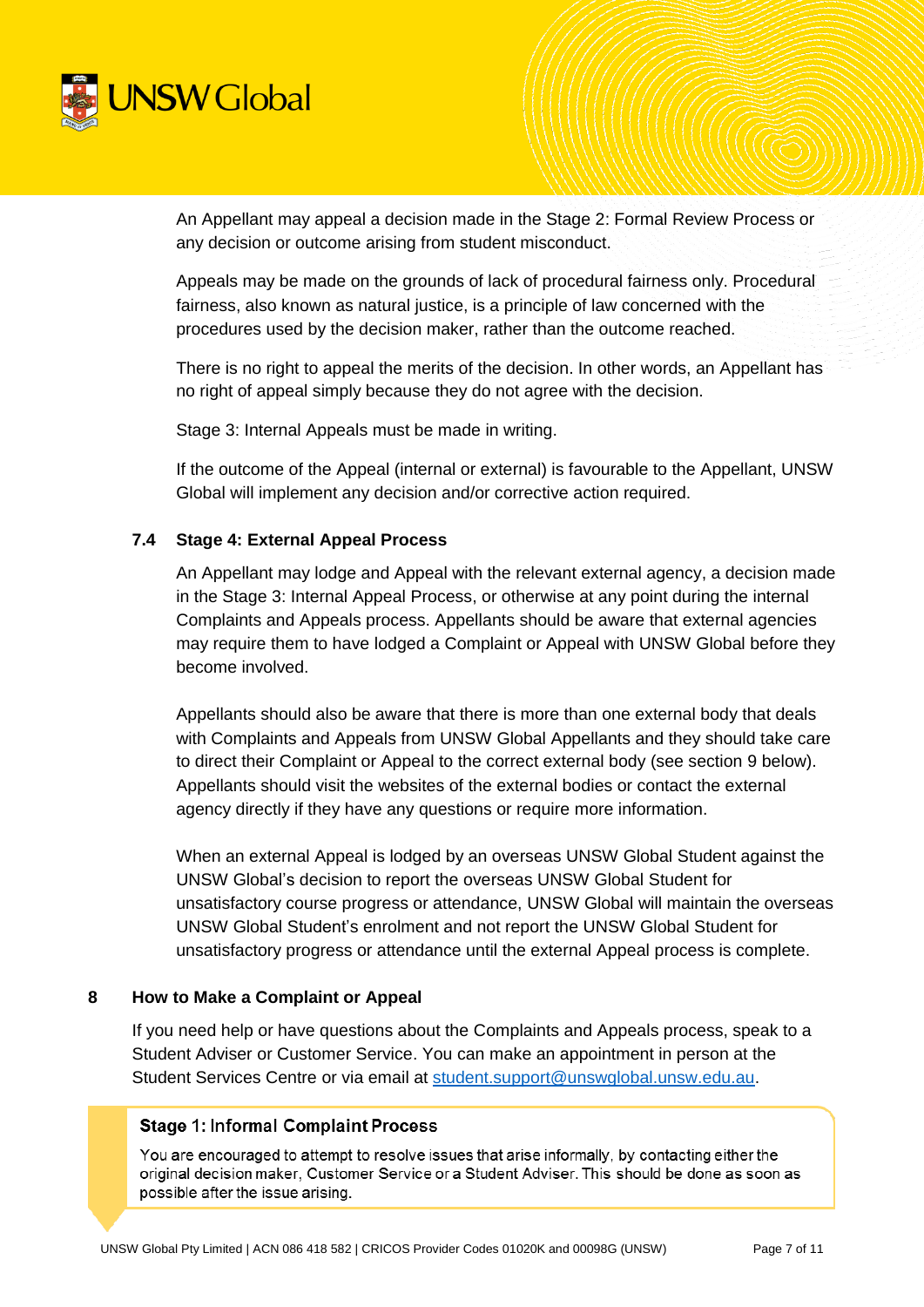

### **Stage 2: Formal Review Process**

If the Stage 1: Informal Complaint Process does not resolve the Complaint, you may begin the Stage 2: Formal Review Process.

#### You must:

- 1. Email a Stage 2: Formal Review Form to [complaintsandconduct@unswglobal.unsw.edu.au.](mailto:complaintsandconduct@unswglobal.unsw.edu.au) Hardcopy forms are also available from, and may be submitted to the Student Services Centre.
- 2. Lodge the Stage 2: Formal Review Form within 10 working days (20 working days in relation to ITRs) of the issue arising or receiving a response to your Stage 1: Informal Complaint.

### We will:

- 1. Refer your Complaint to the appropriate person for investigation and resolution.
- 2. Acknowledge your Complaint within 10 working days of receiving your Stage 2: Formal Review Form and, in some cases, contact you to arrange an interview.
- 3. Inform you the outcome of your Complaint, including the reasons for the outcome, within 10 working days of the acknowledgment of your Complaint, or of any interview conducted.

### **Stage 3: Internal Appeal Process**

If you wish to appeal the outcome of a Stage 2: Formal Review Process, you may begin the Stage 3: Internal Appeal Process to have the matter reviewed by the UNSW Global Appeals Committee (or the Compliance Committee if you are appealing against a finding of serious misconduct).

#### You must:

- 1. Email a Stage 3: Internal Appeal Form to complaintsandconduct@unswglobal.unsw.edu.au. Hardcopy forms are also available from, and may be submitted to, the Student Services Centre.
- 2. Lodge the Stage 3: Internal Appeal Form within 10 working days of receiving the written outcome of your Stage 2: Formal Review Process.

#### We will:

- 1. Acknowledge your appeal within 10 working days of receiving your Stage 3: Internal Appeal Form.
- 2. Submit your appeal to the UNSW Global Appeals Committee, who will determine the outcome of your appeal within 20 working days of receiving your Stage 3: Internal Appeal Form.
- 3. Send you a written statement of the outcome of your appeal, including the reasons for the outcome, within 10 working days of the appeal hearing by the UNSW Global Appeals Committee.

#### **Stage 4: External Appeal Process**

If you are not satisfied with the outcome of the internal complaints and appeals process you may refer the matter to an external body for an independent review (see section 9 below).

If you commence an external appeal, so that your enrolment can be maintained during the appeal process, you must inform us in writing by emailing complaintsandconduct@unswglobal.unsw.edu.au.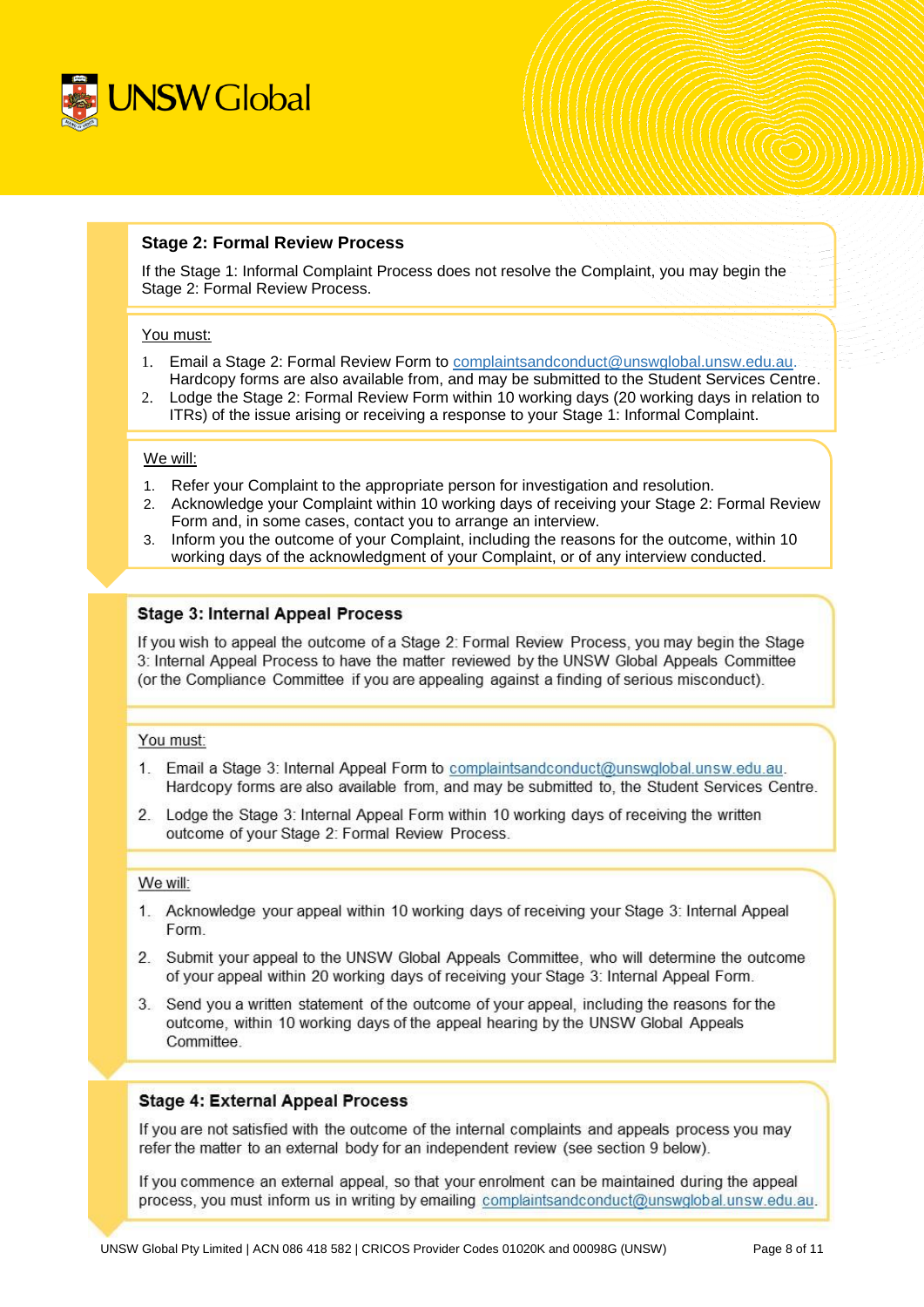

### <span id="page-8-0"></span>**9 External Appeal Bodies**

### **9.1 UNSW Foundation Studies**

Unless the complaint is about discriminatory or criminal behavior of a person, all UNSW Foundation Studies students or applicants should appeal to the [NSW](http://www.ombo.nsw.gov.au/what-we-do/our-work/universities)  [Ombudsman.](http://www.ombo.nsw.gov.au/what-we-do/our-work/universities)

#### **9.2 UNSW Institute of Languages**

Unless the complaint is about discriminatory or criminal behavior of a person, UNSW Institute of Languages students or applicants should appeal to one of the external bodies listed below:

- (a) *Domestic Students*
	- (i) The [Tertiary Education Quality Standards Agency](http://www.teqsa.gov.au/for-students#I) (*TEQSA*) or [National](https://www.education.gov.au/NTCH)  [Training Complaints Hotline](https://www.education.gov.au/NTCH) if your Complaint is about your program of study, curriculum, etc.;
	- (ii) [NSW Fair Trading](http://www.fairtrading.nsw.gov.au/) if your Complaint is about the refund of fees; or
- (b) *Overseas Students*
	- (i) The [Tertiary Education Quality Standards Agency](http://www.teqsa.gov.au/for-students#I) (*TEQSA*) if your complaint is about your program of study, curriculum etc.;
	- (ii) If your complaint is about actions and decisions of UNSW Global, you should appeal to the [Overseas Student Ombudsman.](http://www.oso.gov.au/making-a-complaint/)

#### **9.3 Complaints About a Person's Behaviour**

(a) *Discriminatory Behaviour*

Complaints that relate to the discriminatory behaviour of a person (whether in relation to age, disability, race or sex) should be referred to the [Australian Human](https://www.humanrights.gov.au/)  [Rights Commission](https://www.humanrights.gov.au/) or the [Anti-Discrimination Board of NSW.](http://www.antidiscrimination.justice.nsw.gov.au/adb/adb1_index.html)

(b) *Criminal Behaviour*

Complaints that relate to the criminal behaviour of a person should be referred to the NSW Police.

### **10 Where This Policy Does Not Apply**

UNSW Global may refuse to make the Complaints process available for:

(a) To Complaints of Third Party Test Candidates. Third Party Test Candidates who wish to lodge a Complaint should refer to UNSW Global's Third Party Test Day Complaints Procedure.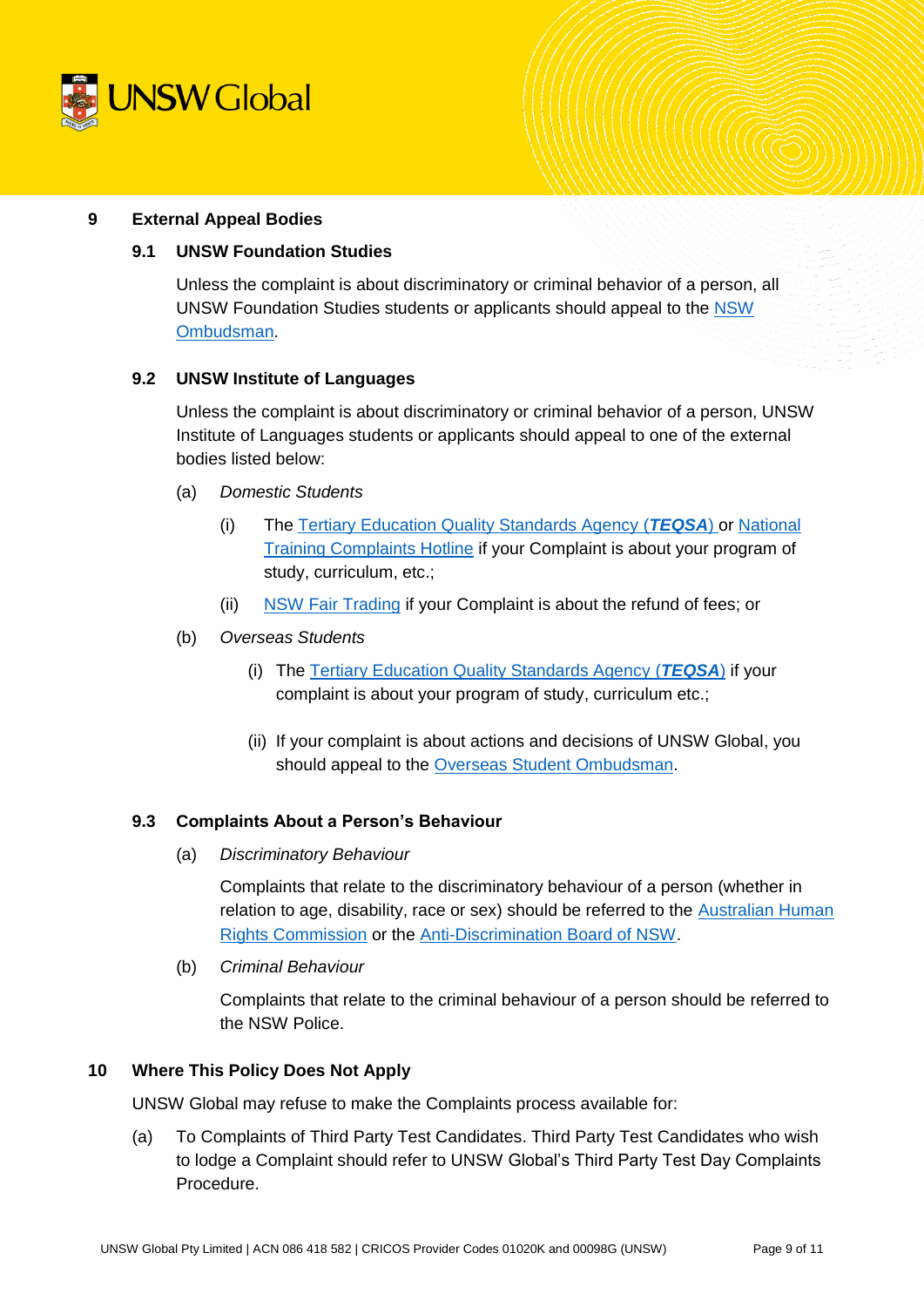

- (b) Complaints about decisions or actions of UNSW (including their staff, for example, security and UNSW Library staff);
- (c) Complaints which are made more than 10 working days after the issue first arises (in which case the Complaint will be dealt with at UNSW Global's discretion); or
- (d) Matters where a more suitable alternative process is applicable.

## **11 Legal and Policy Framework**

This policy complies with and implements the *ESOS Act* and Standard 8 of the *National Code.*

### **11.1 Responsibilities**

(a) *Approver*

The Chief Executive Officer is responsible for the approval of this policy.

(b) *Responsible Officer*

The General Manager, Services is responsible for the implementation, dissemination and review of this policy.

(c) *Contact Officer* 

The ESOS Compliance Officer is responsible for the day to day implementation of this policy and is the first point of contact for all enquiries that relate to this policy.

(d) *Administration and publication*

The ESOS Compliance Officer is responsible for the administration and publishing of this policy.

(e) *Staff, Supervisors and Executives*

UNSW Global staff, supervisors and executives are responsible for assisting in the implementation of and adherence to this policy.

## **11.2 Review**

This policy is due for review three (3) year from its date of implementation or in case of legislative changes governing the delivery of education services to Overseas Students on a student visa.

### **12 Linked Documentation**

- (a) Student Handbook
- (b) Stage 2: Formal Review Form
- (c) Stage 3: Internal Appeal Form

UNSW Global Pty Limited | ACN 086 418 582 | CRICOS Provider Codes 01020K and 00098G (UNSW) Page 10 of 11